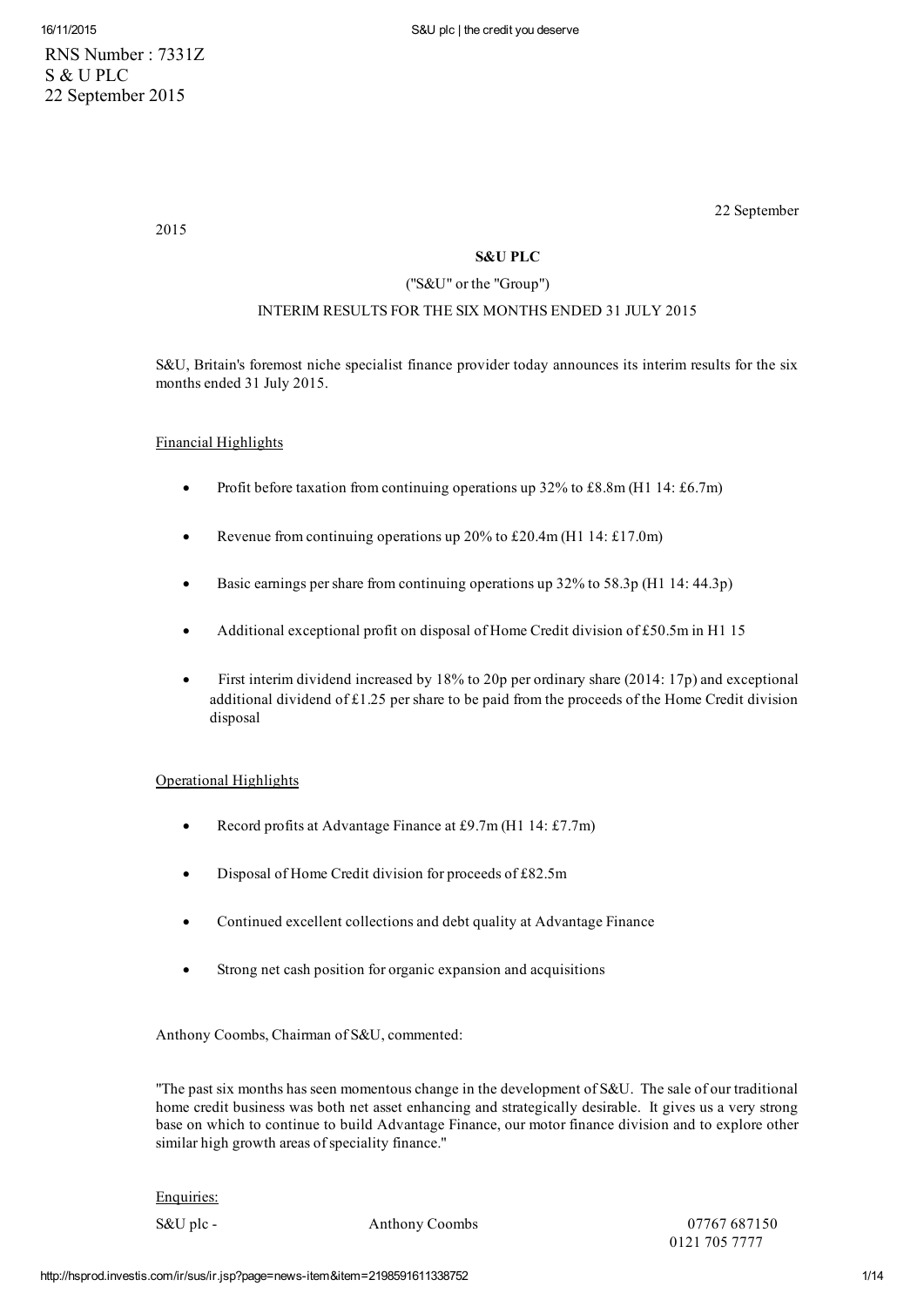| Financial Advisers and Brokers<br>Arden Partners plc - | Chris Hardie          | 0207 614 5900 |
|--------------------------------------------------------|-----------------------|---------------|
| Media and Investor Relations                           |                       |               |
| Smithfield -                                           | Will Swan/Julia Cooke | 0207 360 4900 |
|                                                        |                       |               |

A presentation for analysts will be held at Smithfield Consultants, 10 Aldersgate St EC1A 4HJ at 11.am.

## Chairman's Statement

The past six months have seen changes as significant and positive as any in S&U's 77 year history. Advantage Finance, our motor finance business based in Grimsby, has continued its impressive growth. Further, the decision to sell our traditional home credit division, as ratified by shareholders at the General Meeting, opens a vista of new opportunity for the Group whilst representing a break from an industry upon which the foundations of the Group were laid back in 1938.

Both in terms of its immediate effect and the opportunities it creates for expanding S&U, the disposal of the home credit business to Non Standard Finance plc ("NSF") is transformational. Whilst substantially increasing our net assets, it frees both capital and management to accelerate the growth of our existing motor finance business, to extend its activities into the SME motor market and also to investigate and invest in specialist finance businesses with growth potential.

Although prospects for world economic growth may have become more uncertain in the past six months, the election of the new government in May and the resulting clarity and direction of economic and financial policy bodes well for sustained growth in the U.K. This has recently at last been reflected in higher real incomes, a healthy labour market and a more pragmatic, although still rigorous, attitude towards financial regulation. All of these changes should have a positive effect upon our existing business and upon the speciality finance sector in which we propose to invest.

This half year saw Group profit before tax (including from discontinued operations) climb to £12.9m for the half year, a 14% increase on 2014. Whilst profit at Advantage Finance advanced by 26% on a year ago, profit in our former Home Credit division, Loansathome4U, fell to £4.1m, or 11% on a record 2014. As a result of the disposal, the profit attributable to our continuing operations is £8.8m against £6.7m last year an increase of 32%. Basic earnings per share on our continuing operations are therefore up 32% to 58.3p (H1 14: 44.3p); revenues from our continuing operations advanced by 20% to £20.4m, whilst net assets have risen strongly for the Group following the Home Credit division disposal.

# Dividend

The Group's results and its future prospects justify an increase in our first interim dividend to 20p per ordinary share (2014: 17p). In addition, as foreseen in our recent Circular on the disposal of our Home Credit division, we will be paying an exceptional additional dividend of  $£1.25$  per ordinary share.

This combined dividend of £1.45 per ordinary share will be paid on the  $12<sup>th</sup>$  November 2015 to ordinary shareholders on the register on the  $23<sup>rd</sup>$  October 2015.

The payment date for our second interim dividend this year will be 18<sup>th</sup> March 2016 and the payment date for our final dividend will be  $8<sup>th</sup>$  July 2016.

# Operational Review

#### Motor Finance

Advantage Finance, our market leading motor finance business based in Grimsby, continues to go from strength to strength. Profit before tax is £9.7m (2014: £7.7m) an increase of 26%. Live customer numbers have reached over 27,500, an increase of 22% on a year ago. Despite a slight dip in new transactions earlier this year, deal volumes have now recovered strongly; indeed budgets for the year have now been revised above the growth originally envisaged.

Further investment has been made in Advantage's industry-leading under-writing capability. This should both widen customer reach and deepen our relationships with brokers. This has driven a record level of debt quality and a remarkable increase in monthly collections of 30% to an average of over £5.5m per month.

The planned withdrawal from the small number of remaining motor finance related insurance sales is now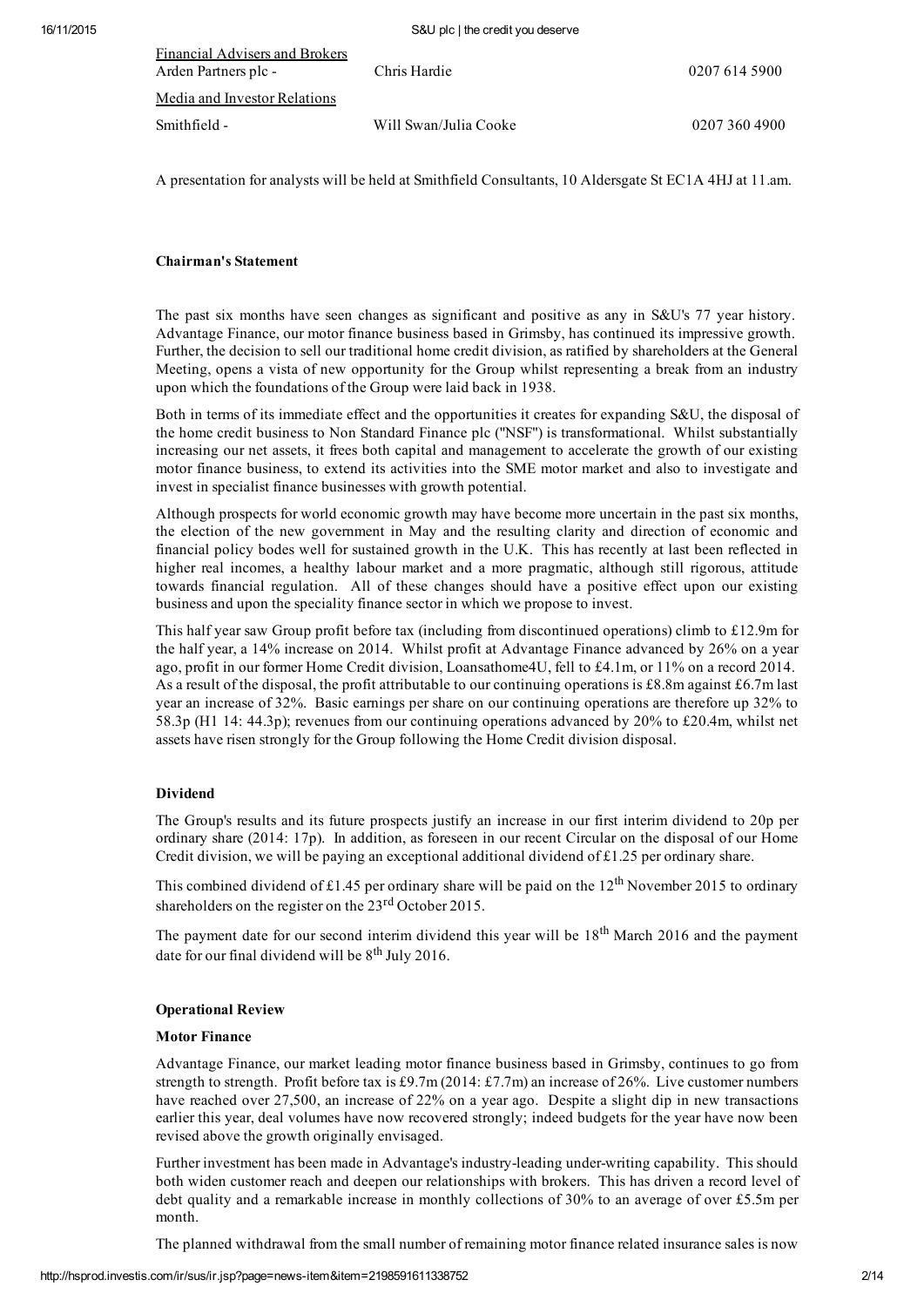being completed. This promotes an even more transparent and simple relationship with our customers, reflects our increasingly near prime customer base and allows further improvements in the quality of our customer service.

Finally, a further £11m has been invested in Advantage's development. This will continue, and indeed accelerate, in the second half of the financial year.

#### Home Credit Consumer Finance

Following the sale of this business it is appropriate to record the Group's appreciation for the loyalty, work ethic, customer service and consistent results the business has delivered over many years.

NSF has taken over Loansathome4U's application for a full Consumer Credit permission with the FCA. For a limited period S&U will provide transitional services, mainly IT, for the new company. We wish NSF and all who work in this business a successful and prosperous future.

#### Funding

Further investment in Advantage Finance offset by cash generated from the Home Credit division saw Group borrowing for the half year rise from £53.6m to £61.6m; gearing fell to 45% from 70% a year ago reflecting the increase in net assets of the Group. Following receipt of £82.5m proceeds for the disposal of the Home Credit division after the period end, the Group now has significant funds on deposit, whilst maintaining its borrowing from M&G and its available facilities from its other banking partners.

#### Current Trading and Outlook

Current trading is excellent and the Group has the appetite, resources and financial capability to continue its growth and development as one of Britain's most successful niche motor and specialist finance providers.

Anthony Coombs Chairman 21 September 2015

# INTERIM MANAGEMENT REPORT

This interim management report has been prepared for the Group as a whole and therefore gives greater emphasis to those matters which are significant to S&U plc and its subsidiaries when viewed as a whole.

#### ACTIVITIES

The principal activity of the S&U plc Group (the "Group") continues to be that of specialist finance and in particular secured motor finance throughout England, Wales and Scotland. The principal activity of S&U plc Company (the "Company") is as holding company of the Group.

#### BUSINESS REVIEW, RESULTS AND DIVIDENDS

A review of developments during the six months together with key performance indicators and future prospects is detailed in the Chairman's Statement. During the six months an unsolicited approach to purchase our Loansathome4u home credit business led the Board to reconsider the Group's future strategy. This purchase has been completed and on 4 August 2015 we have received £82.5m proceeds for this disposal which gives the Group the opportunity for further and faster expansion in Advantage and its Advantage SME vehicle loans product as well as the opportunity to explore other higher growth areas of specialist finance. These proceeds have in the short term either been placed on short term deposit with high quality counterparties, used to un-draw the Group's revolving credit facilities or invested in our motor finance business.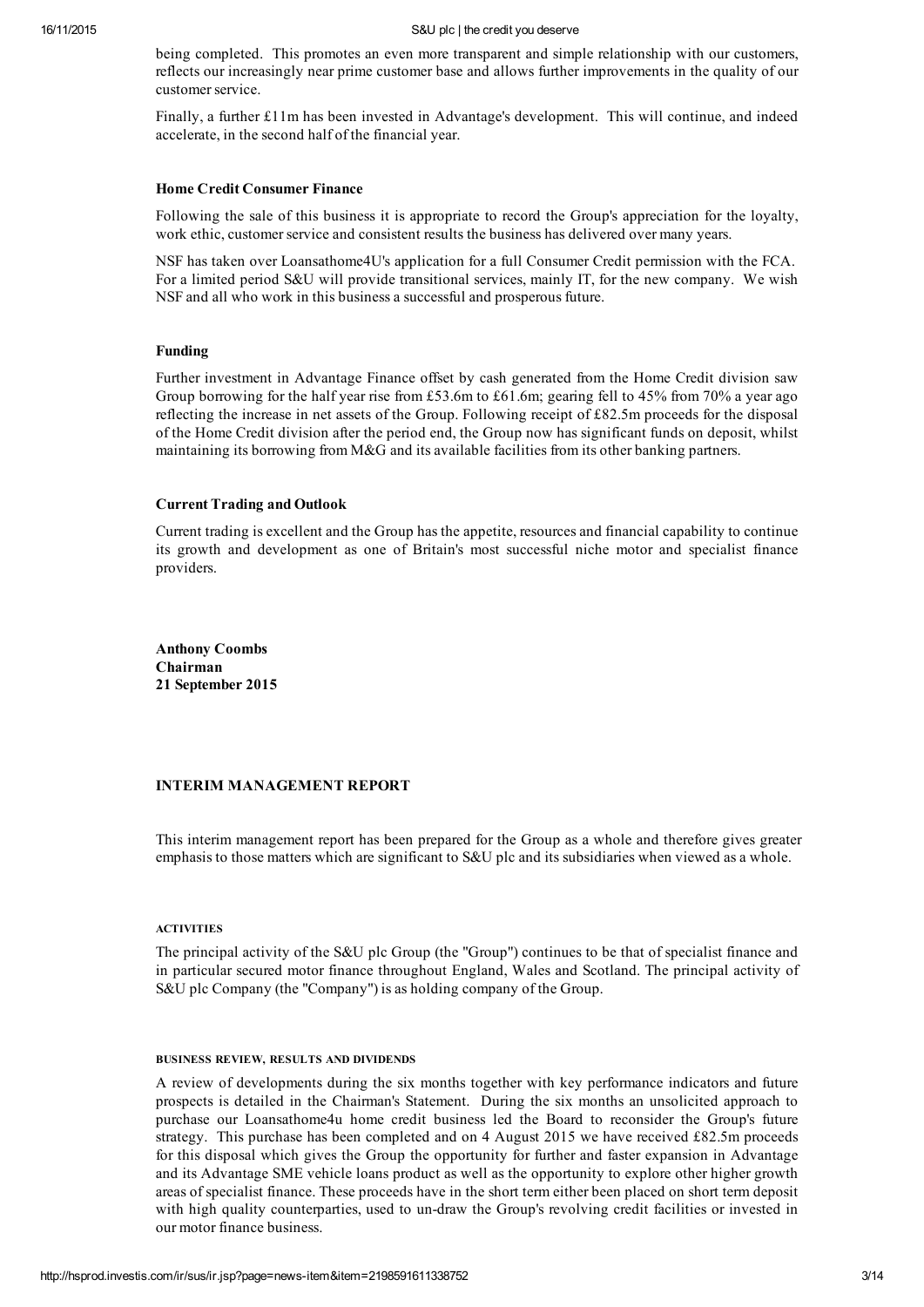There are no significant post balance sheet events to report apart from the receipt and short term uses of the disposal proceeds mentioned above.

The Group's profit on ordinary activities after taxation from continuing operations was £6,926,000 (2014: £5,237,000) and from both continuing and discontinued operations was £60,617,000 including the profit on disposal of the home credit business (2014: £8,861,000). Dividends of £5,827,000 (2014: £4,736,000) were paid during the period.

The Directors recommend an interim dividend of 20.0p per share (2014: 17.0p). The directors also recommend an exceptional additional dividend of 125.0p per share payable from the proceeds of the home credit disposal and a combined dividend of 145.0p will therefore be paid on 12 November 2015 to shareholders on the register on 23 October 2015.

#### RELATED PARTY TRANSACTIONS

Related party transactions are disclosed in note 11 of these financial statements.

### SHARE OPTION SCHEMES

During the six months, under the S&U Plc 2010 Long-Term Incentive Plan ("LTIP"), options for 11,000 shares were awarded to certain key executives and will first be capable of exercise in 2018. 2,500 options were exercised and no options lapsed during the six months. As part of the exceptional circumstances arising due to the disposal of the home credit business it has been agreed that 13,000 options granted to certain key home credit executives who were leaving the Group will no longer be subject to the remaining retention requirement and in the case of 5,000 of these options would have the remaining performance criteria waived due to the exceptional circumstances. 241,835 share options are still held under this plan as at 31 July 2015 (31 July 2014: 269,835 options and 31 January 2015: 233,335 options).

During the six months no options lapsed and no options were awarded or exercised under the S&U Plc 2008 Discretionary Share Option Plan ("DSOP") resulting in 7,000 share options still held under this plan as at 31 July 2015 (31 July 2014: 8,450 options and 31 January 2015: 7,000 options).

In the six months to 31 July 2015 the charge for these future share-based payments was  $\text{\pounds}343,000$  (2014: £228,000).

### CHANGES IN ACCOUNTING POLICIES

There have been no changes in accounting policies in either the current or previous financial periods shown.

#### CHANGES IN CONTINGENCIES

There have been no significant changes in contingent assets or liabilities since 31 January 2015.

#### STATEMENT OF GOING CONCERN

After making enquiries and considering the principal risks and uncertainties set out below, the Directors have a reasonable expectation that the Group has adequate resources to continue in operational existence for the foreseeable future. Accordingly, they continue to adopt the going concern basis in preparing these financial statements.

#### PRINCIPAL RISKS AND UNCERTAINTIES

The Group is involved in the provision of consumer credit through its secured motor finance subsidiary Advantage Finance and it is considered that the key material risk to which the Group is exposed is the credit risk inherent in amounts receivable from customers. This risk is principally controlled through our credit control policies supported by ongoing reviews for impairment. The Group is also subject to legislative and regulatory change within the consumer credit sector including the transfer of regulatory oversight to the FCA which took place on 1 April 2014 and this operational risk is managed through internal compliance procedures and close involvement with our trade organisation the Finance and Leasing Association. As required by the FCA, we are currently trading with interim permission and the regulator has notified Advantage that it will be required to submit its full application between 1 December 2015 and 29 February 2016. A detailed internal timetable is in place to ensure progress towards a successful application. On 7 July 2015 the business announced that it was disposing of its home credit business, Loansathome4U, for a cash consideration of £82.5m. Warranties and indemnities have been provided to the purchaser as part of this deal and a transitional services agreement is also in place. After due diligence by the purchaser the disposal was completed on 4 August 2015 and £82.5m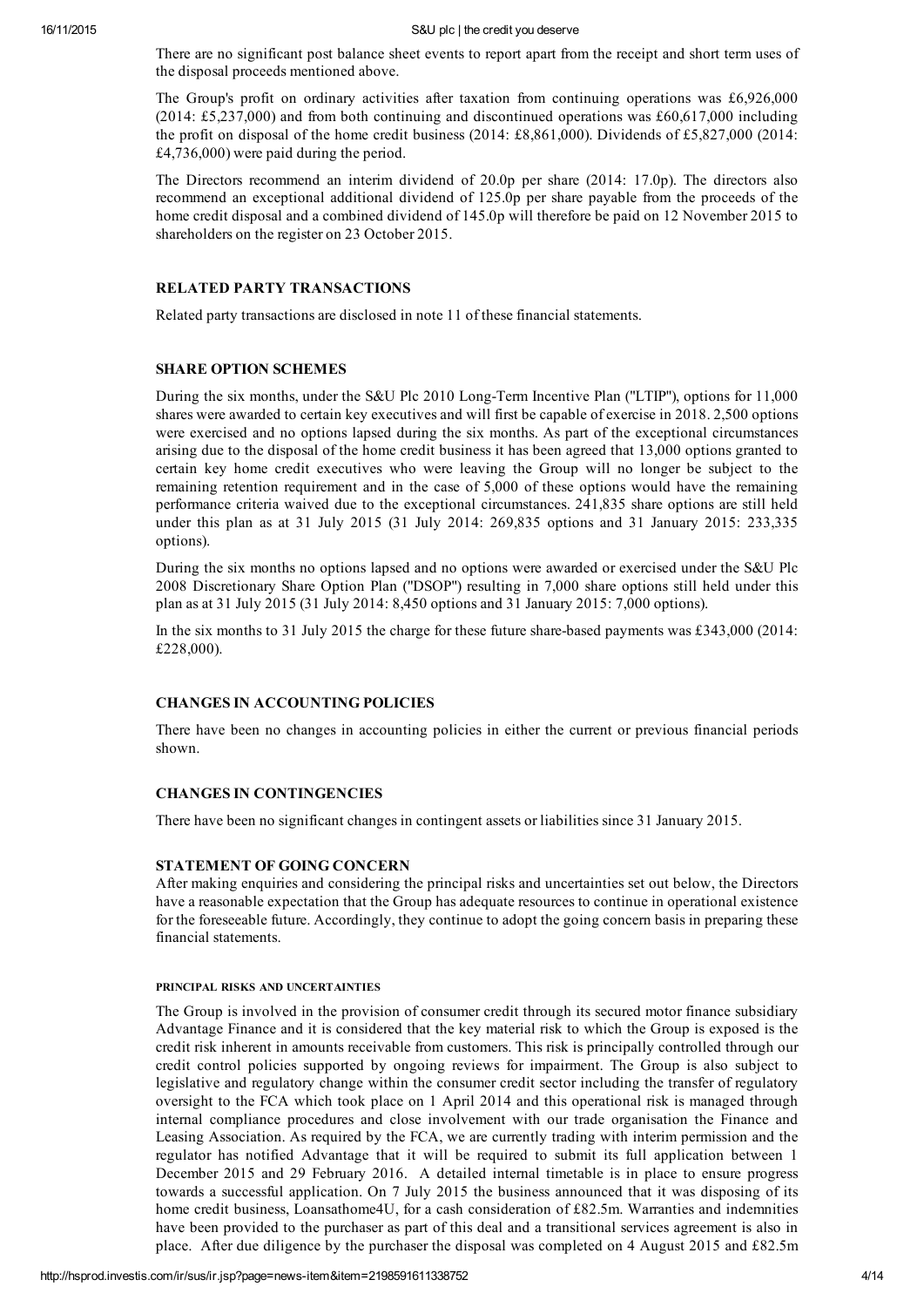#### proceeds were received on that date.

Other operational risks which the Group faces include reputational issues relating to process, system or personnel failure and the Group manages these risks by ensuring sufficient expert resources and recovery plans are in place. The Group is a nationwide retail lender and individual exposures are for small amounts to many individual borrowers so concentration risk is low although it is recognised that because the Group only operates in the UK and in one form of lending (motor finance) there is an element of market concentration. The Group's activities also expose it to the financial risks of changes in interest rates and counter party risk on its deposits.

Anthony Coombs Chairman 21 September 2015

### RESPONSIBILITY STATEMENT

We confirm that to the best of our knowledge:

- a) the set of financial statements has been prepared in accordance with IAS 34;
- b) the interim management report includes a fair review of the information required by DTR 4.2.7R (indication of important events during the first six months and description of principal risks and uncertainties for the remaining six months of the year); and
- c) the interim management report includes a fair review of the information required by DTR 4.2.8R (disclosure of related party transactions and changes therein).

By order of the Board

#### Chris Redford

Company Secretary

21 September 2015

### INDEPENDENT REVIEW REPORT TO S & U PLC

We have been engaged by the Company to review the condensed set of financial statements in the halfyearly financial report for the six months ended 31 July 2015 which comprises the consolidated income statement, the consolidated statement of comprehensive income, the consolidated balance sheet, the consolidated statement of changes in equity, the consolidated cash flow statement and related notes 1 to 12. We have read the other information contained in the half-yearly financial report and considered whether it contains any apparent misstatements or material inconsistencies with the information in the condensed set of financial statements.

This report is made solely to the Company in accordance with International Standard on Review Engagements (UK and Ireland) 2410 "Review of Interim Financial Information Performed by the Independent Auditor of the Entity" issued by the Auditing Practices Board. Our work has been undertaken so that we might state to the Company those matters we are required to state to it in an independent review report and for no other purpose. To the fullest extent permitted by law, we do not accept or assume responsibility to anyone other than the Company, for our review work, for this report, or for the conclusions we have formed.

#### Directors' responsibilities

The half-yearly financial report is the responsibility of, and has been approved by, the directors. The directors are responsible for preparing the half-yearly financial report in accordance with the Disclosure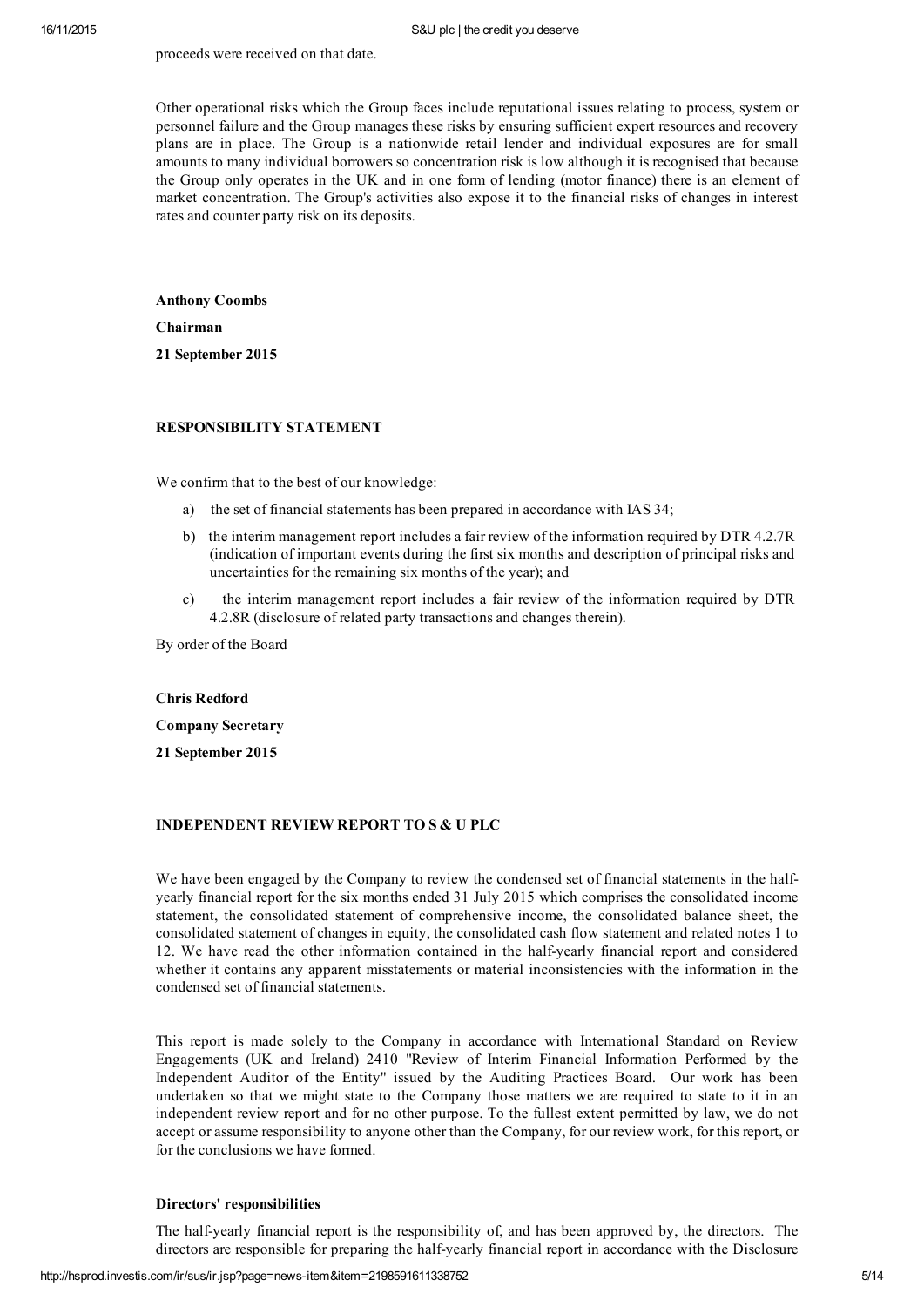and Transparency Rules of the United Kingdom's Financial Conduct Authority.

As disclosed in note 1, the annual financial statements of the Group are prepared in accordance with IFRSs as adopted by the European Union. The condensed set of financial statements included in this half-yearly financial report has been prepared in accordance with International Accounting Standard 34, "Interim Financial Reporting," as adopted by the European Union.

### Our responsibility

Our responsibility is to express to the Company a conclusion on the condensed set of financial statements in the half-yearly financial report based on our review.

#### Scope of review

We conducted our review in accordance with International Standard on Review Engagements (UK and Ireland) 2410 "Review of Interim Financial Information Performed by the Independent Auditor of the Entity" issued by the Auditing Practices Board for use in the United Kingdom. A review of interim financial information consists of making inquiries, primarily of persons responsible for financial and accounting matters, and applying analytical and other review procedures. A review is substantially less in scope than an audit conducted in accordance with International Standards on Auditing (UK and Ireland) and consequently does not enable us to obtain assurance that we would become aware of all significant matters that might be identified in an audit. Accordingly, we do not express an audit opinion.

#### Conclusion

Based on our review, nothing has come to our attention that causes us to believe that the condensed set of financial statements in the halfyearly financial report for the six months ended 31 July 2015 is not prepared, in all material respects, in accordance with International Accounting Standard 34 as adopted by the European Union and the Disclosure and Transparency Rules of the United Kingdom's Financial Conduct Authority.

#### Deloitte LLP

Chartered Accountants and Statutory Auditor

Birmingham, UK

21 September 2015

# S&U PLC GROUP CONSOLIDATED INCOME STATEMENT Six months ended 31 July 2015

|                              | <b>Note</b> | Unaudited<br>Six months<br>ended<br>31.7.15<br>£'000 | <b>Unaudited</b><br>Six months<br>ended<br>31.7.14(1)<br>£'000 | <b>Audited</b><br>Financial<br>year ended<br>31.1.15(1)<br>£'000 |
|------------------------------|-------------|------------------------------------------------------|----------------------------------------------------------------|------------------------------------------------------------------|
| <b>Continuing Operations</b> |             |                                                      |                                                                |                                                                  |
| Revenue                      | 2           | 20,381                                               | 17,025                                                         | 36,102                                                           |
| Cost of sales                | 3           | (7,053)                                              | (6,233)                                                        | (12, 537)                                                        |
| Gross profit                 |             | 13,328                                               | 10,792                                                         | 23,565                                                           |
| Administrative expenses      |             | (3, 454)                                             | (3, 426)                                                       | (7, 120)                                                         |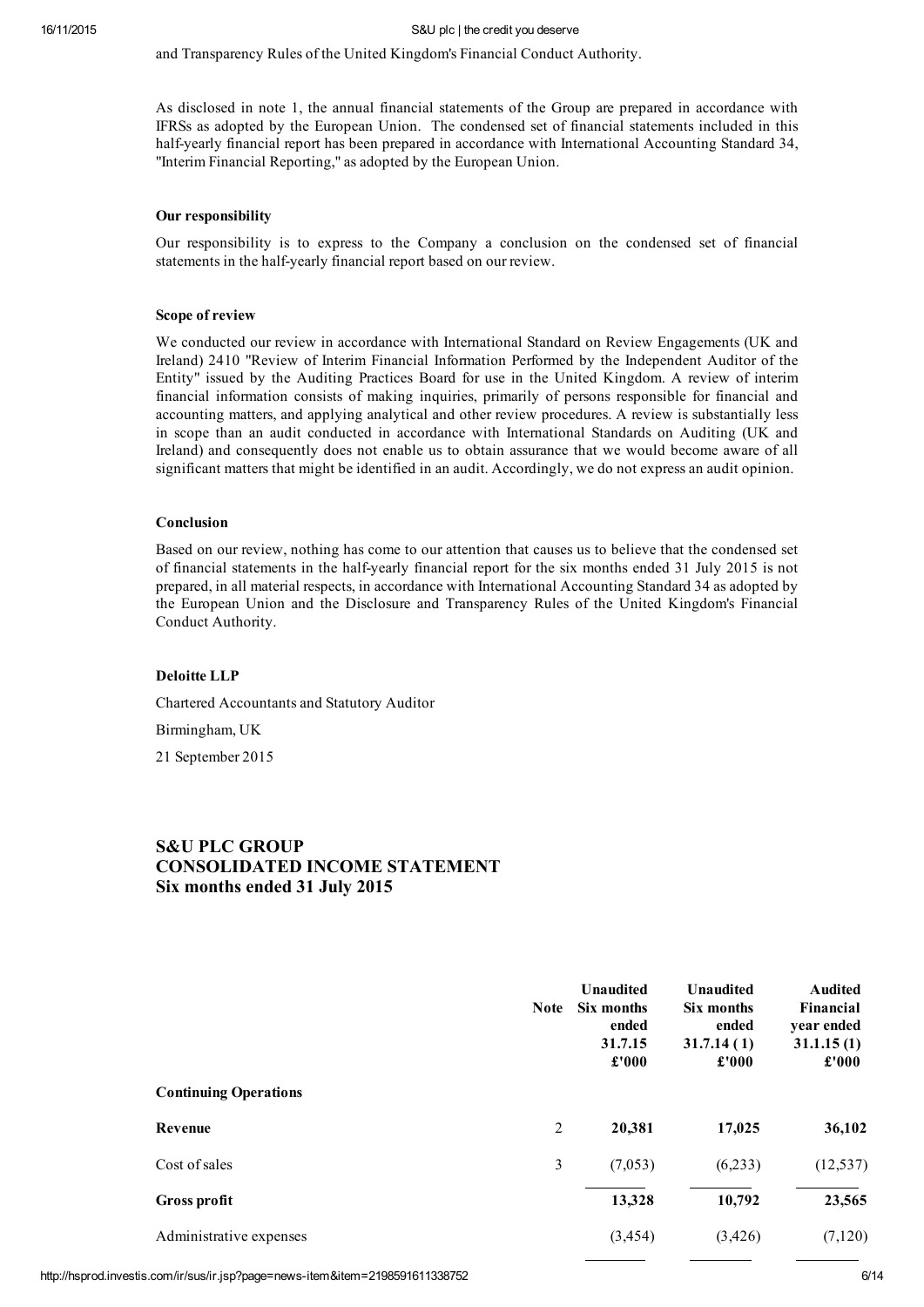| <b>Operating profit</b>                              |                | 9,874    | 7,366    | 16,445  |
|------------------------------------------------------|----------------|----------|----------|---------|
| Finance costs (net)                                  |                | (1,107)  | (705)    | (1,680) |
| <b>Profit before taxation</b>                        | $\overline{2}$ | 8,767    | 6,661    | 14,765  |
| Taxation                                             | 4              | (1, 841) | (1, 424) | (2,920) |
| Profit for the period from continuing operations     |                | 6,926    | 5,237    | 11,845  |
| Profit for the period from discontinued operations   | 5              | 53,691   | 3,624    | 6,615   |
| Profit for the period                                |                | 60,617   | 8,861    | 18,460  |
| <b>Earnings per share</b>                            |                |          |          |         |
| From continuing operations<br><b>Basic</b>           | 6              | 58.3p    | 44.3p    | 100.1p  |
| Diluted                                              | 6              | 57.6p    | 43.7p    | 99.0p   |
| From continuing and discontinued operations<br>Basic | 6              | 510.3p   | 75.0p    | 156.0p  |
| Diluted                                              | 6              | 504.1p   | 73.9p    | 154.3p  |

(1) restated to reflect the disposal of home credit which is now included above as discontinued operations.

# CONSOLIDATED STATEMENT OF COMPREHENSIVE INCOME

|                                                             | <b>Unaudited</b><br>Six months<br>ended<br>31.7.15<br>£000 | <b>Unaudited</b><br>Six months<br>ended<br>31.7.14<br>£000 | <b>Audited</b><br>Financial<br>year ended<br>31.1.15<br>£000 |
|-------------------------------------------------------------|------------------------------------------------------------|------------------------------------------------------------|--------------------------------------------------------------|
| <b>Profit for the period</b><br>Other comprehensive income: | 60,617                                                     | 8,861                                                      | 18,460                                                       |
| Actuarial loss on defined benefit pension scheme            |                                                            |                                                            | (13)                                                         |
| <b>Total Comprehensive Income for the period</b>            | 60,617                                                     | 8,861                                                      | 18,447                                                       |

Items above will not be reclassified subsequently to the Income Statement.

# CONSOLIDATED BALANCE SHEET As at 31 July 2015

|                                                            | <b>Note</b> | <b>Unaudited</b><br>31.7.15<br>£'000 | <b>Unaudited</b><br>31.7.14<br>£'000 | <b>Audited</b><br>31.1.15<br>£'000 |
|------------------------------------------------------------|-------------|--------------------------------------|--------------------------------------|------------------------------------|
| <b>ASSETS</b>                                              |             |                                      |                                      |                                    |
| <b>Non current assets</b><br>Property, plant and equipment |             | 1,090                                | 2,449                                | 2,406                              |
| Amounts receivable from customers                          | 8           | 85,488                               | 69,252                               | 74,070                             |
| Retirement benefit asset                                   |             | 20                                   | 20                                   | 20                                 |
| Deferred Tax                                               |             | 308                                  | 376                                  | 285                                |
|                                                            |             | 86,906                               | 72,097                               | 76,781                             |

Current assets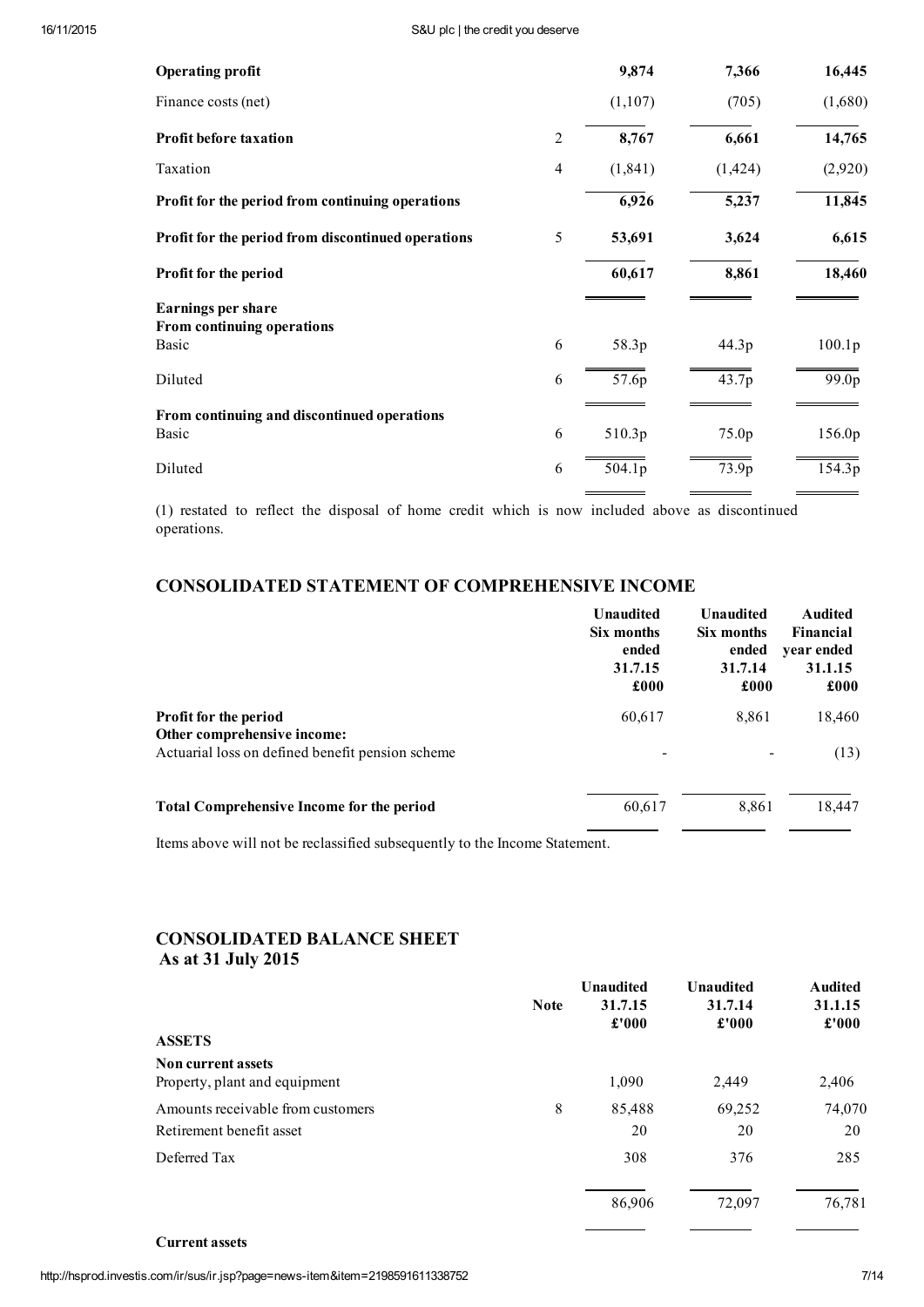### 16/11/2015 S&U plc | the credit you deserve

| Inventories<br>Amounts receivable from customers | 8 | 36,955    | 108<br>61,505 | 59<br>66,939 |
|--------------------------------------------------|---|-----------|---------------|--------------|
| Trade and other receivables                      |   | 82,740    | 757           | 645          |
| Cash and cash equivalents                        |   | 2         | 15            | 935          |
|                                                  |   | 119,697   | 62,385        | 68,578       |
| <b>Total assets</b>                              |   | 206,603   | 134,482       | 145,359      |
| <b>LIABILITIES</b>                               |   |           |               |              |
| <b>Current liabilities</b>                       |   |           |               |              |
| Borrowings                                       |   | (2,559)   | (968)         |              |
| Trade and other payables                         |   | (1, 595)  | (3, 141)      | (2,684)      |
| Tax liabilities                                  |   | (3,093)   | (3,139)       | (3,303)      |
| Accruals and deferred income                     |   | (3,309)   | (2,523)       | (2,958)      |
|                                                  |   | (10, 556) | (9,771)       | (8,945)      |
| <b>Non current liabilities</b>                   |   |           |               |              |
| Borrowings                                       |   | (59,000)  | (50, 500)     | (54,500)     |
| Financial liabilities                            |   | (450)     | (450)         | (450)        |
|                                                  |   | (59, 450) | (50, 950)     | (54,950)     |
| <b>Total liabilities</b>                         |   | (70,006)  | (60, 721)     | (63,895)     |
| <b>NET ASSETS</b>                                |   | 136,597   | 73,761        | 81,464       |
| <b>Equity</b>                                    |   |           |               |              |
| Called up share capital                          |   | 1,685     | 1,679         | 1,685        |
| Share premium account                            |   | 2,215     | 2,215         | 2,215        |
| Profit and loss account                          |   | 132,697   | 69,867        | 77,564       |
| <b>TOTAL EQUITY</b>                              |   | 136,597   | 73,761        | 81,464       |

These interim condensed financial statements were approved on behalf of the Board of Directors on 21 September 2015.

Signed on behalf of the Board of Directors

| <b>Anthony Coombs</b> |  |
|-----------------------|--|
|-----------------------|--|

Anthony Coombs Chris Redford Directors

# CONSOLIDATED STATEMENT OF CHANGES IN EQUITY Six months ended 31 July 2015

|                                                                      | Called up<br><b>Share</b><br>share<br>account |       | <b>Profit and</b><br>premium loss account<br>capital |                 |
|----------------------------------------------------------------------|-----------------------------------------------|-------|------------------------------------------------------|-----------------|
|                                                                      | £'000                                         | £'000 | £'000                                                | equity<br>£'000 |
| At 1 February 2014                                                   | 1,677                                         | 2,215 | 65,518                                               | 69,410          |
| Profit for six month period<br>Other comprehensive income for period |                                               |       | 8,861                                                | 8,861           |
| Total comprehensive income for period<br>Issue of new shares         | 2                                             |       | 8,861                                                | 8,861<br>2      |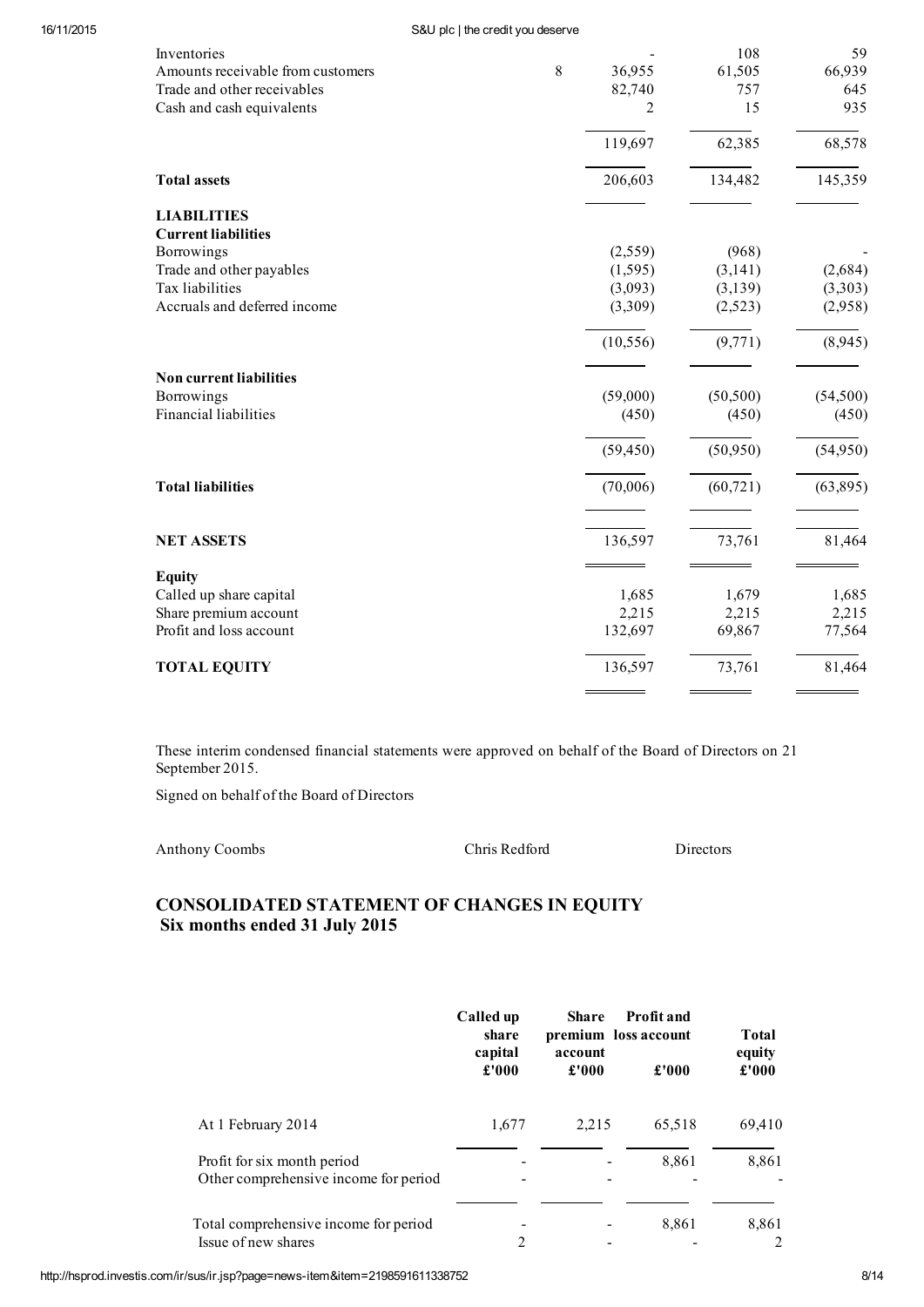# 16/11/2015 S&U plc | the credit you deserve

| Cost of future share based payments     |       |       | 228     | 228     |
|-----------------------------------------|-------|-------|---------|---------|
| Tax charge on equity items              |       |       | (4)     | (4)     |
| Dividends                               |       |       | (4,736) | (4,736) |
| At 31 July 2014                         | 1,679 | 2,215 | 69,867  | 73,761  |
| Profit for six month period             |       |       | 9,599   | 9,599   |
| Other comprehensive income for period   |       |       | (13)    | (13)    |
| Total comprehensive income for period   |       |       | 9,586   | 9,586   |
| Issue of new shares                     | 6     |       |         | 6       |
| Cost of future share based payments     |       |       | 228     | 228     |
| Tax charge on equity items              |       |       | (119)   | (119)   |
| Dividends                               |       |       | (1,998) | (1,998) |
| At 31 January 2015                      | 1,685 | 2,215 | 77,564  | 81,464  |
| Profit for six month period             |       |       | 60,617  | 60,617  |
| Other comprehensive income for period   |       |       |         |         |
| Total comprehensive income for period   |       |       | 60,617  | 60,617  |
| Issue of new shares                     |       |       |         |         |
| Cost of future share based payments     |       |       | 343     | 343     |
| Tax charge on equity items<br>Dividends |       |       | (5,827) | (5,827) |
|                                         |       |       |         |         |
| At 31 July 2015                         | 1,685 | 2,215 | 132,697 | 136,597 |
|                                         |       |       |         |         |

# CONSOLIDATED CASH FLOW STATEMENT Six months ended 31 July 2015

|                                                                                                                                                                                                                        | <b>Note</b> | <b>Unaudited</b><br>Six months<br>ended<br>31.7.15<br>£'000 | <b>Unaudited</b><br>Six months<br>ended<br>31.7.14<br>£'000 | <b>Audited</b><br>Financial<br>Year ended<br>31.1.15<br>£'000 |
|------------------------------------------------------------------------------------------------------------------------------------------------------------------------------------------------------------------------|-------------|-------------------------------------------------------------|-------------------------------------------------------------|---------------------------------------------------------------|
| Net cash used in operating activities                                                                                                                                                                                  | 9           | (3,173)                                                     | (13,569)                                                    | (13, 404)                                                     |
| Cash flows from/(used in) investing activities<br>Proceeds on disposal of property, plant and equipment<br>Purchases of property, plant and equipment                                                                  |             | 1,657<br>(649)                                              | 6<br>(817)                                                  | 34<br>(1, 130)                                                |
| Net cash from/(used in) investing activities                                                                                                                                                                           |             | 1,008                                                       | (811)                                                       | (1,096)                                                       |
| <b>Cash flows from financing activities</b><br>Dividends paid<br>Issue of new shares<br>Receipt of new borrowings<br>Repayment of borrowings<br>Increase/(decrease) in overdraft<br>Net cash from financing activities |             | (5,827)<br>4,500<br>2,559<br>1,232                          | (4,736)<br>20,500<br>(1,383)<br>14,383                      | (6, 734)<br>30,000<br>(5,500)<br>(2,351)<br>15,423            |
| Net (decrease)/increase in cash and cash equivalents                                                                                                                                                                   |             | (933)                                                       | 3                                                           | 923                                                           |
| Cash and cash equivalents at the beginning of the period                                                                                                                                                               |             | 935                                                         | 12                                                          | 12                                                            |

http://hsprod.investis.com/ir/sus/ir.jsp?page=news-item&item=2198591611338752 9/14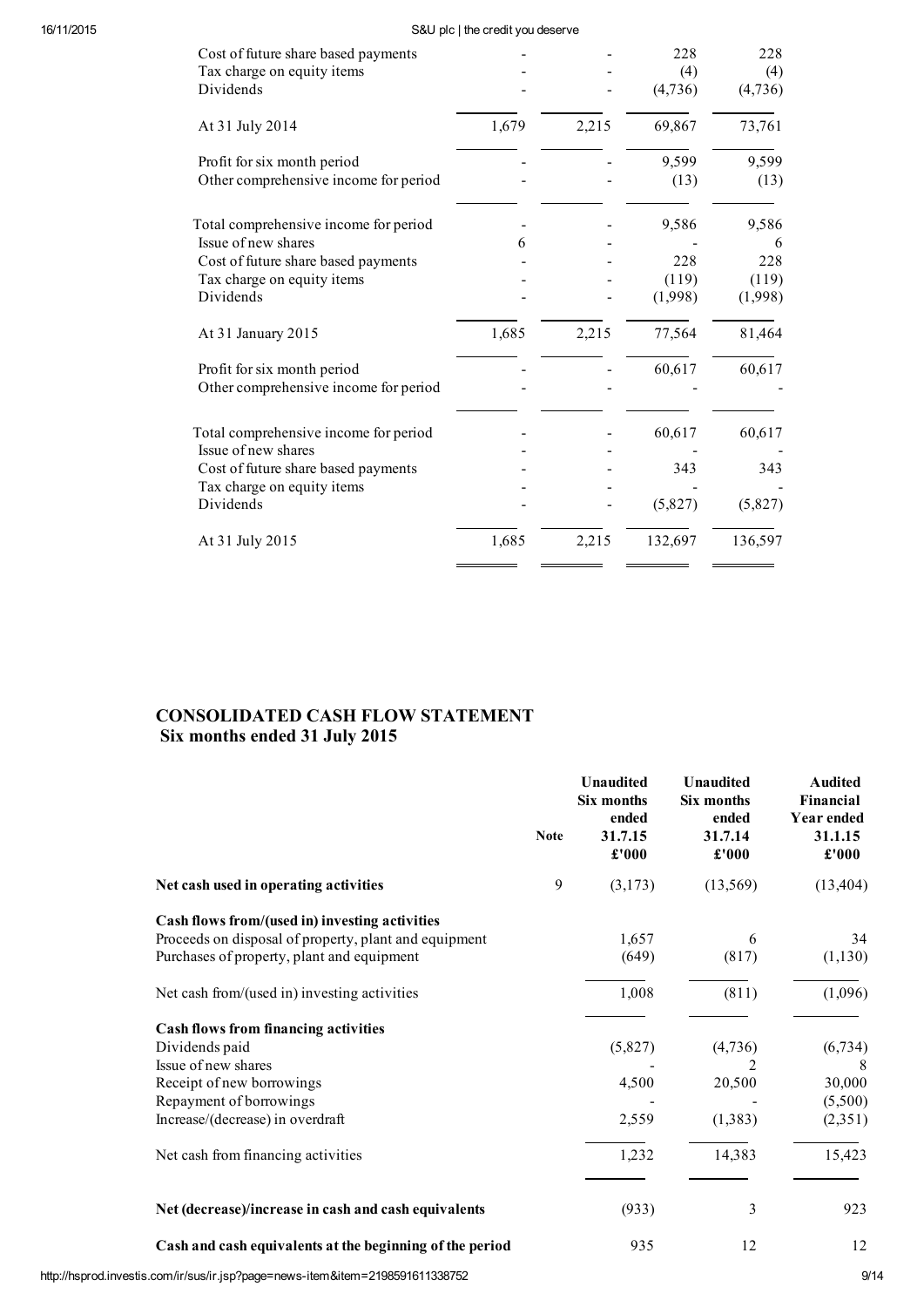| Cash and cash equivalents at the end of the period | ר ו                      |     |
|----------------------------------------------------|--------------------------|-----|
| Cash and cash equivalents comprise                 |                          |     |
| Cash and cash in bank                              | $\overline{\phantom{a}}$ | 935 |
|                                                    |                          |     |

# NOTES TO THE INTERIM STATEMENTS Six months ended 31 July 2015

# 1. ACCOUNTING POLICIES

1.1 General Information

S&U plc is a company incorporated in the United Kingdom under the Companies Act 2006. The address of the registered office is given in note 12 which is also the Group's principal business address. All operations are situated in the United Kingdom.

1.2 Basis of preparation and accounting policies

These financial statements have been prepared using accounting policies consistent with International Financial Reporting Standards (IFRS) and in accordance with IAS 34 'Interim Financial Reporting' as adopted by the European Union.

The same accounting policies, presentation and methods of computation are followed in the financial statements as applied in the Group's latest annual audited financial statements. The consolidated financial statements incorporate the financial statements of the Company and all its subsidiaries for the six months ended 31 July 2015.

After making enquiries, the Directors have a reasonable expectation that the Group has adequate resources to continue in operational existence for the foreseeable future. Accordingly, they continue to adopt the going concern basis in preparing these financial statements.

New and amended standards and interpretations need to be adopted in the first interim financial statements issued after their effective date (or date of early adoption). There were no standards and interpretations which were effective for the first time during the six months ended 31 July 2015 and which would materially affect these interim financial statements.

# 2. ANALYSES OF REVENUE AND PROFIT BEFORE TAXATION

All revenue is generated in the United Kingdom. Analyses by class of business of revenue and profit before taxation are stated below:

| <b>Class of business</b>               | Six months<br>ended<br>31.7.15<br>£'000 | Revenue<br>Six months<br>ended<br>31.7.14<br>£'000 | Financial<br>year ended<br>31.1.15<br>$\pounds 000$ |
|----------------------------------------|-----------------------------------------|----------------------------------------------------|-----------------------------------------------------|
| Continuing Operations<br>Motor finance | 20,381                                  | 17,025                                             | 36,102                                              |
| Revenue                                | 20,381                                  | 17,025                                             | 36,102                                              |

|                          | <b>Profit before taxation</b> |            |            |
|--------------------------|-------------------------------|------------|------------|
|                          | Six months                    | Six months | Financial  |
|                          | ended                         | ended      | year ended |
|                          | 31.7.15                       | 31.7.14    | 31.1.15    |
| <b>Class of business</b> | £'000                         | £'000      | £'000      |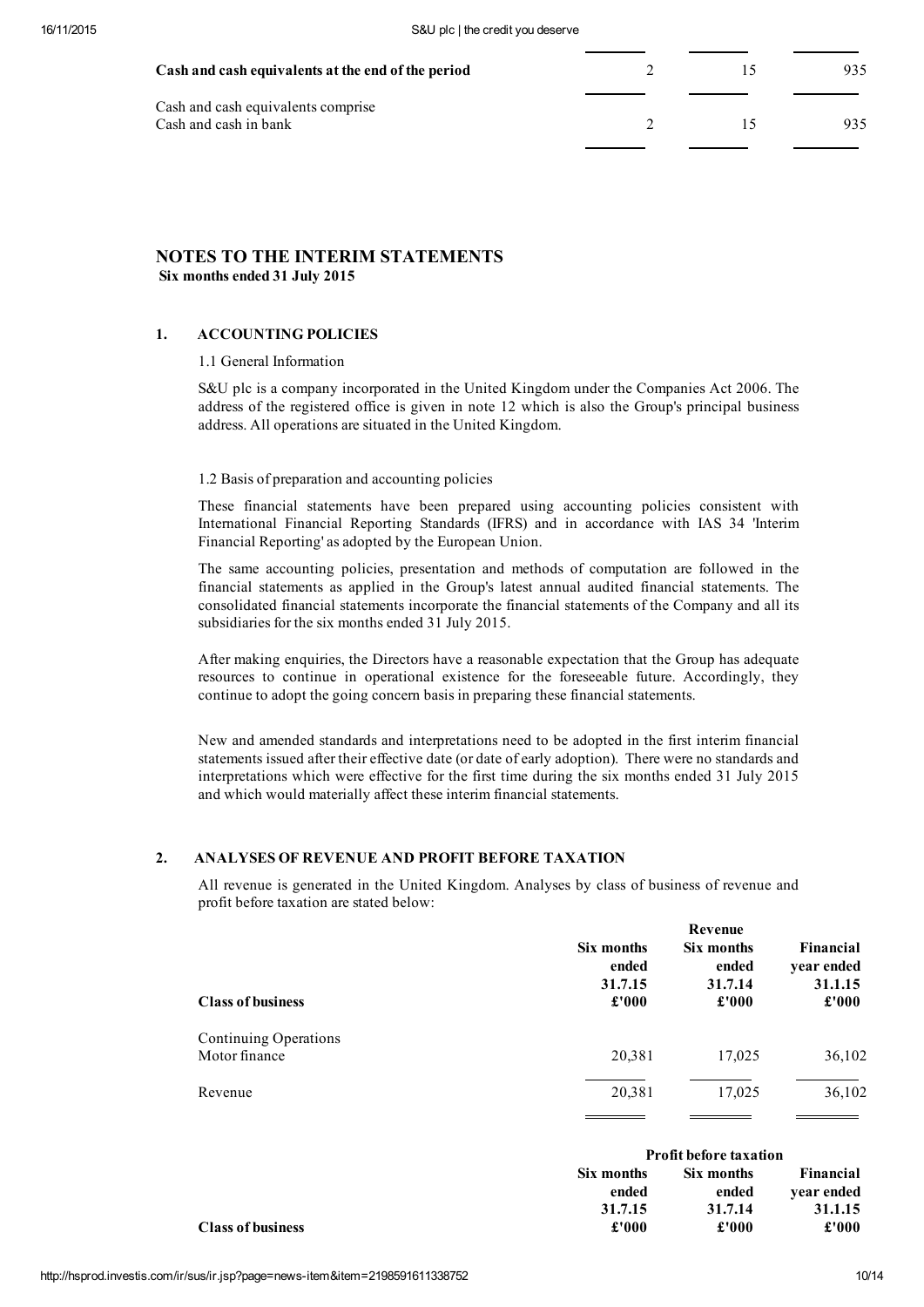| Continuing Operations                       |       |         |         |
|---------------------------------------------|-------|---------|---------|
| Motor finance                               | 9,685 | 7.665   | 16,715  |
| Central costs net of central finance income | (918) | (1,004) | (1,950) |
| Profit before taxation                      | 8,767 | 6.661   | 14,765  |
| <b>NOTES TO THE INTERIM STATEMENTS</b>      |       |         |         |

# Six months ended 31 July 2015

# 3. COST OF SALES

|                                               | Six months<br>ended<br>31.7.15<br>£'000 | Six months<br>ended<br>31.7.14<br>£'000 | Financial<br>year ended<br>31.1.15<br>£'000 |
|-----------------------------------------------|-----------------------------------------|-----------------------------------------|---------------------------------------------|
| Continuing Operations                         |                                         |                                         |                                             |
| Loan loss provisioning charge - motor finance | 3.205                                   | 2,414                                   | 5,863                                       |
| Other cost of sales                           | 3,848                                   | 3,819                                   | 6,674                                       |
| Cost of sales                                 | 7,053                                   | 6.233                                   | 12,537                                      |

# 4. TAXATION

The tax charge for the period has been calculated by applying the estimated effective tax rate for the year of 21.0% (31 July 2014: 21.4% and 31 January 2015: 19.8%) to the profit before taxation for the six months.

# 5. PROFIT FOR THE PERIOD FROM DISCONTINUED OPERATIONS

On 7 July 2015 the Group entered into a sale agreement to dispose of its Loansathome4u home credit business including the subsidiary company SD Taylor Ltd. The disposal gives the Group an opportunity for further and faster expansion in Advantage and its Advantage SME vehicle loans product as well as an opportunity to explore other higher growth areas ofspecialist finance. The disposal proceeds were received on 4 August 2015.

The results of the discontinued operations, which have been included in the consolidated income statement, were as follows;

|                                                    | <b>Unaudited</b><br>Six months<br>ended<br>31.7.15<br>£'000 | Unaudited<br>Six months<br>ended<br>31.7.14<br>£'000 | <b>Audited</b><br>Financial<br>year ended<br>31.1.15<br>$\pmb{\pounds}$ '000 |
|----------------------------------------------------|-------------------------------------------------------------|------------------------------------------------------|------------------------------------------------------------------------------|
| Revenue                                            | 17,191                                                      | 17,675                                               | 38,298                                                                       |
| Loan loss provision for consumer credit            | (3,646)                                                     | (3,649)                                              | (8, 418)                                                                     |
| Other cost of sales                                | (113)                                                       | (312)                                                | (2,578)                                                                      |
| Administrative expenses                            | (9,340)                                                     | (9,108)                                              | (18, 893)                                                                    |
| Finance costs (net)                                |                                                             |                                                      |                                                                              |
| <b>Profit before taxation</b>                      | 4,092                                                       | 4,606                                                | 8,409                                                                        |
| <b>Attributable Taxation</b>                       | (852)                                                       | (982)                                                | (1,794)                                                                      |
| <b>Profit after Taxation</b>                       | 3,240                                                       | 3,624                                                | 6,615                                                                        |
| Profit on disposal of discontinued operations      | 50,531                                                      |                                                      |                                                                              |
| <b>Attributable Taxation</b>                       | (80)                                                        |                                                      |                                                                              |
| Profit for the period from discontinued operations | 53,691                                                      | 3,624                                                | 6,615                                                                        |

As shown above a profit of £50.5m arose on the disposal being the difference between the disposal proceeds of £82.5m and the carrying value of the disposed home credit assets less anticipated transaction costs.

During the six months Loansathome4u contributed £7.8m to the group's operating cash flows (six months to 31.7.14 £6.5m; year to 31.1.15 £6.8m).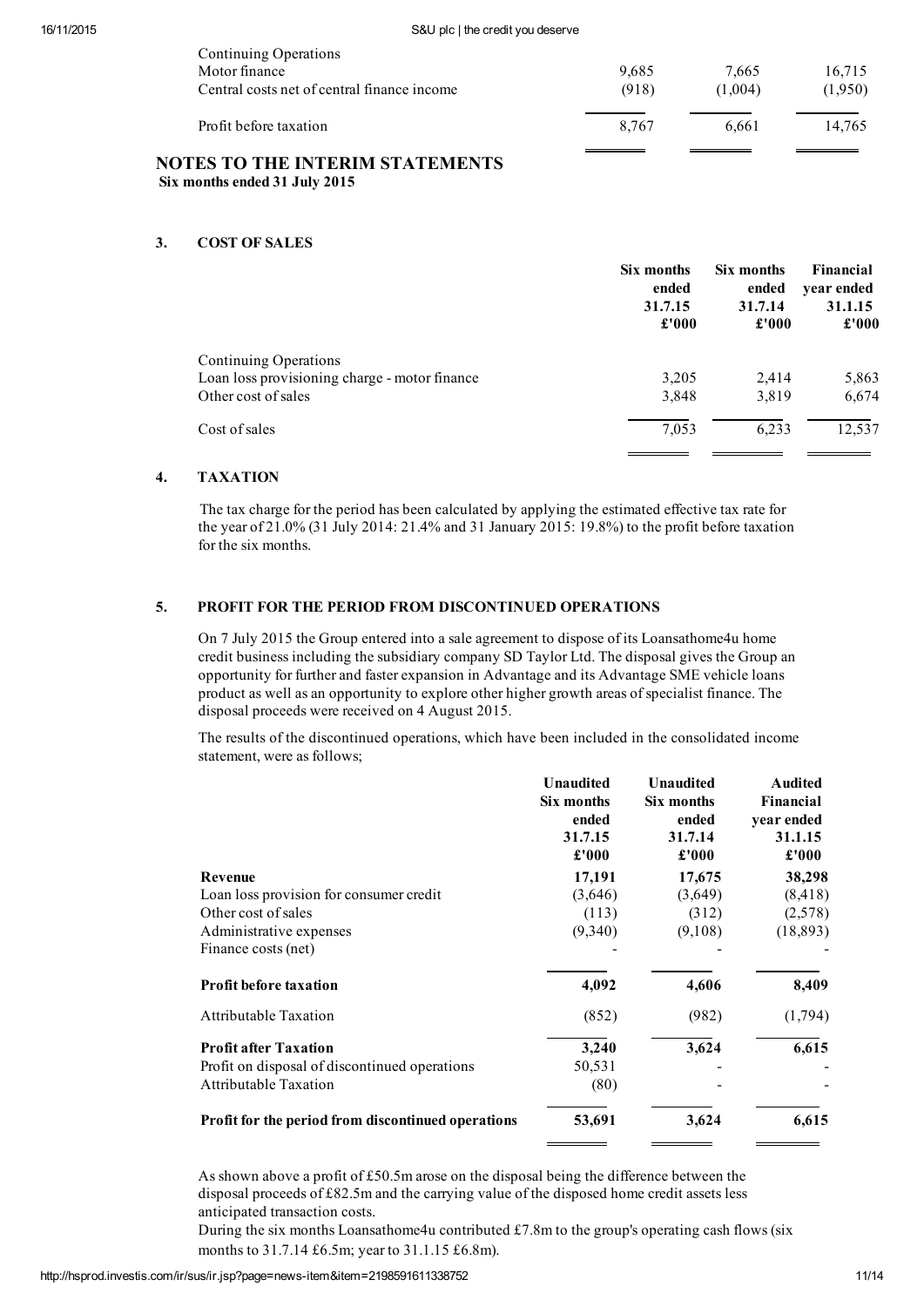# NOTES TO THE INTERIM STATEMENTS Six months ended 31 July 2015

# 6. EARNINGS PER ORDINARY SHARE

The calculation of earnings per ordinary share from continuing operations is based on profit for the period from continuing operations of £8,767,000 (period ended 31 July 2014: £6,661,000 and year ended 31 January 2015: £14,765,000).

The calculation of earnings per ordinary share from continuing and discontinued operations is based on profit for the period of £60,617,000 (period ended 31 July 2014: £8,861,000 and year ended 31 January 2015: £18,460,000).

The number of shares used in the basic calculation is the average number of ordinary shares in issue during the period of 11,879,110 (period ended 31 July 2014: 11,819,723 and year ended 31 January 2015: 11,834,570).

For diluted earnings per share the average number of ordinary shares in issue is adjusted to assume conversion of all dilutive potential ordinary shares relating to ourshare option scheme awards.

# 7. DIVIDENDS

A second interim dividend of 19.0p per ordinary share and a final dividend of 30.0p per ordinary share for the financial year ended 31 January 2015 were paid during the six month period to 31 July 2015 (total of 49.0p per ordinary share). This compares to a second interim dividend of 16.0p per ordinary share and a final dividend of 24.0p per ordinary share for the financial year ended 31 January 2014 which was paid during the 6 months period to 31 July 2014 (total of 40.0p per ordinary share). During the twelve months to 31 January 2015 total dividends of 57.0p per ordinary share were paid. These distributions are shown in the consolidated statement of changes in equity in this interim financial information.

The directors have also declared an interim dividend of 20.0p per share (2014: 17.0p per share) and an exceptional additional ordinary dividend of 125.0p per share (2014: nil). This combined dividend, which amounts to approximately £17,255,000 (July 2014: £2,012,000), will be paid on 12 November 2015 to shareholders on the register at 23 October 2015. The shares will be quoted ex dividend on 22 October 2015. The interim financial information does not include this proposed dividend as it was declared after the balance sheet date.

# 8. ANALYSIS OF AMOUNTS RECEIVABLE FROM CUSTOMERS

All operations are situated in the United Kingdom.

|                                                   | <b>Amounts Receivable</b> |                     |                         |
|---------------------------------------------------|---------------------------|---------------------|-------------------------|
|                                                   | Six months<br>ended       | Six months<br>ended | Financial<br>year ended |
|                                                   | 31.7.15                   | 31.7.14             | 31.1.15                 |
| <b>Class of business</b>                          | £'000                     | £'000               | £'000                   |
| Consumer credit, rentals and other retail trading |                           | 50,550              | 52,979                  |
| Motor finance                                     | 144,451                   | 118,630             | 127,740                 |
|                                                   | 144,451                   | 169,180             | 180,719                 |
| Less: Loan loss provision for consumer credit     |                           | (17,913)            | (18, 357)               |
| Less: Loan loss provision for motor finance       | (22,008)                  | (20,510)            | (21, 353)               |
| Amounts receivable from customers total (net)     | 122,443                   | 130,757             | 141,009                 |
| Analysed as:- due within one year                 | 36,955                    | 61,505              | 66,939                  |
| - due in more than one year                       | 85,488                    | 69,252              | 74,070                  |
| Amounts receivable from customers total (net)     | 122,443                   | 130,757             | 141,009                 |
|                                                   |                           |                     |                         |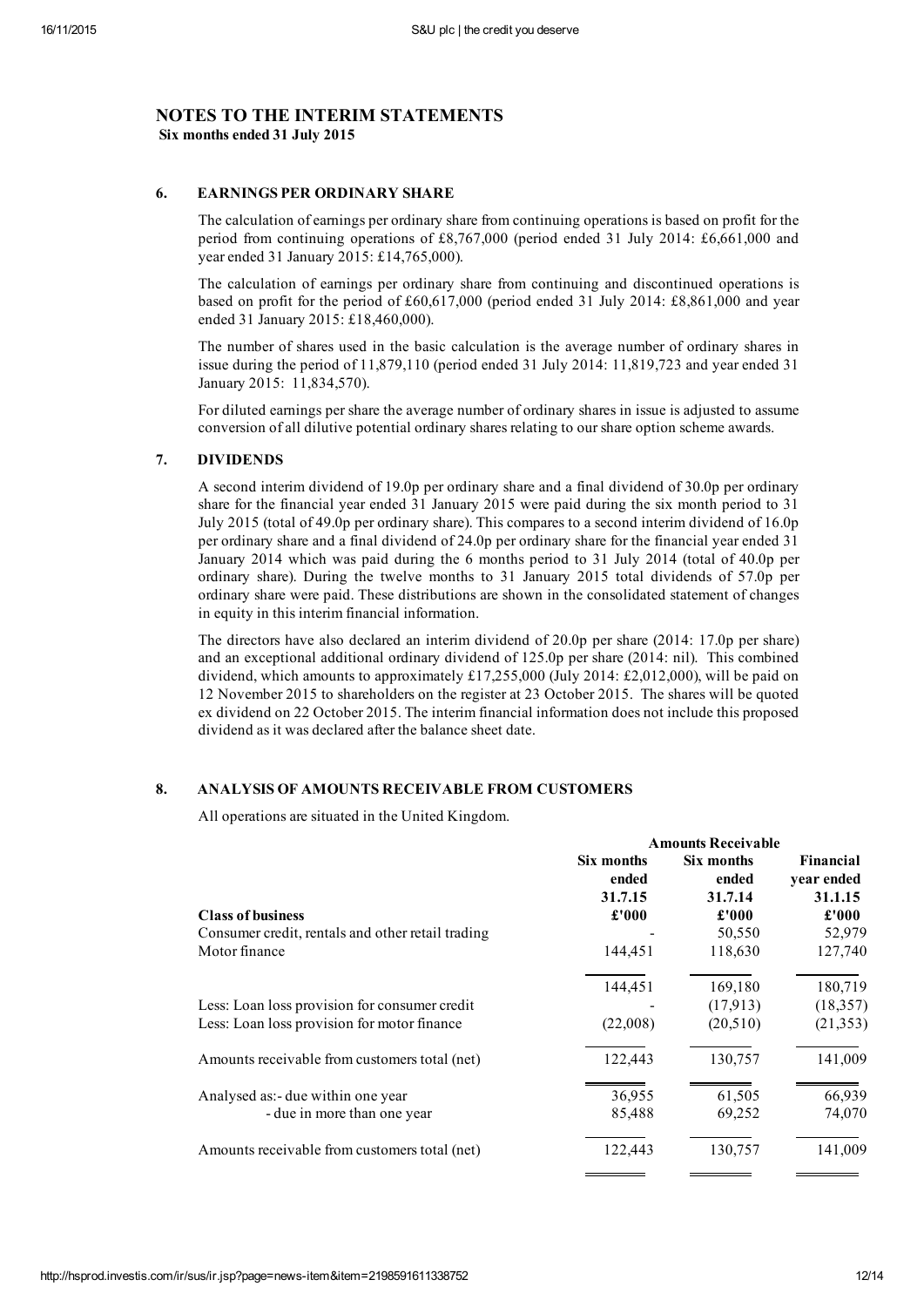# NOTES TO THE INTERIM STATEMENTS Six months ended 31 July 2015

# 9. RECONCILIATION OF PROFIT BEFORE TAX TO CASH FLOW USED IN OPERATING ACTIVITIES

|                                                   | <b>Six</b><br>months<br>ended<br>31.7.15<br>£'000 | <b>Six</b><br>months<br>ended<br>31.7.14<br>£'000 | Financial<br>year ended<br>31.1.15<br>£'000 |
|---------------------------------------------------|---------------------------------------------------|---------------------------------------------------|---------------------------------------------|
|                                                   |                                                   |                                                   |                                             |
|                                                   |                                                   |                                                   |                                             |
|                                                   |                                                   |                                                   |                                             |
| Operating Profit                                  | 64,497                                            | 11,972                                            | 24,854                                      |
| Finance costs paid                                | (1,107)                                           | (705)                                             | (1,681)                                     |
| Finance income received                           |                                                   |                                                   |                                             |
| Tax paid                                          | (3,006)                                           | (1,985)                                           | (4,157)                                     |
| Depreciation on plant, property and equipment     | 298                                               | 291                                               | 603                                         |
| Loss on disposal on plant, property and equipment | 10                                                | 3                                                 | 19                                          |
| Decrease/(increase) in amounts receivable from    | 18,566                                            | (23,746)                                          | (33,998)                                    |
| customers                                         |                                                   |                                                   |                                             |
| Decrease in inventories                           | 59                                                | 28                                                | 77                                          |
| Increase in trade and other receivables           | (82,095)                                          | (260)                                             | (148)                                       |
| (Decrease)/increase in trade and other payables   | (1,089)                                           | 588                                               | 131                                         |
| Increase in accruals and deferred income          | 351                                               | 17                                                | 452                                         |
| Increase in cost of future share based payments   | 343                                               | 228                                               | 456                                         |
| Decrease in retirement benefit obligations        |                                                   |                                                   | (13)                                        |
| Cash flow used in operating activities            | (3,173)                                           | (13, 569)                                         | (13, 404)                                   |
|                                                   |                                                   |                                                   |                                             |

Operating profit in the six months ended 31 July 15 includes profit before tax on discontinued operations - note 5.

### 10. BORROWINGS

Movements in our loans and overdrafts for the respective periods are shown in the consolidated cash flow statement. As expected cash used in operating activities was lower in the six months to July 2015 than in the same period last year reflecting increased motor finance collections on the increased receivables. After the balance sheet date S&U plc has received over £82m disposal proceeds for the sale of its home credit business Loansathome4u which, after settling transaction fees, in the short term it has placed on deposit with highly rated counterparties or has used to undraw its revolving credit facilities. S&U plc has retained its £40m revolving credit facilities due to mature in 2018 and its £30m term loan facility £15m of which is due to mature in 2021 and £15m in 2022.

# 11. RELATED PARTY TRANSACTIONS

Transactions between the Company and its subsidiaries, which are related parties have been eliminated on consolidation and are not disclosed in this report. During the six months the Group made charitable donations amounting to £21,000 (6 months to July 2014: £16,300; year to January 2015: £51,000) via the Keith Coombs Trust which is a related party because Messrs GDC Coombs, AMV Coombs, D Markou and CH Redford are trustees. The amount owed to the Keith Coombs Trust at the half year end was £nil (July 2014: £nil; January 2015 £nil). During the six months the Group obtained supplies amounting to £nil (6 months to July 2014: £4,870; year to January 2015: £4,870) from Grevayne Properties Limited, a company which is a related party because Messrs GDC and AMV Coombs are directors and shareholders. The amount owed to Grevayne Properties Limited at the half year end was £nil (July 2014: £4,870; January 2015 £nil). All related party transactions were settled in full.

## 12. INTERIM REPORT

The information for the year ended 31 January 2015 does not constitute statutory accounts as defined in section 434 of the Companies Act 2006. A copy of the statutory accounts for that year has been delivered to the Registrar of Companies. The auditor's report on those accounts was not qualified, did not include a reference to any matters to which the auditors drew attention by way of emphasis without qualifying the report and did not contain statements under section 498(2) or (3) of the Companies Act 2006. A copy of this Interim Report will be made available to all our shareholders and to the public on our website at [www.suplc.co.uk](http://www.suplc.co.uk/) and at the Company's registered office at 6 The Quadrangle, Cranmore Avenue, Solihull B90 4LE.